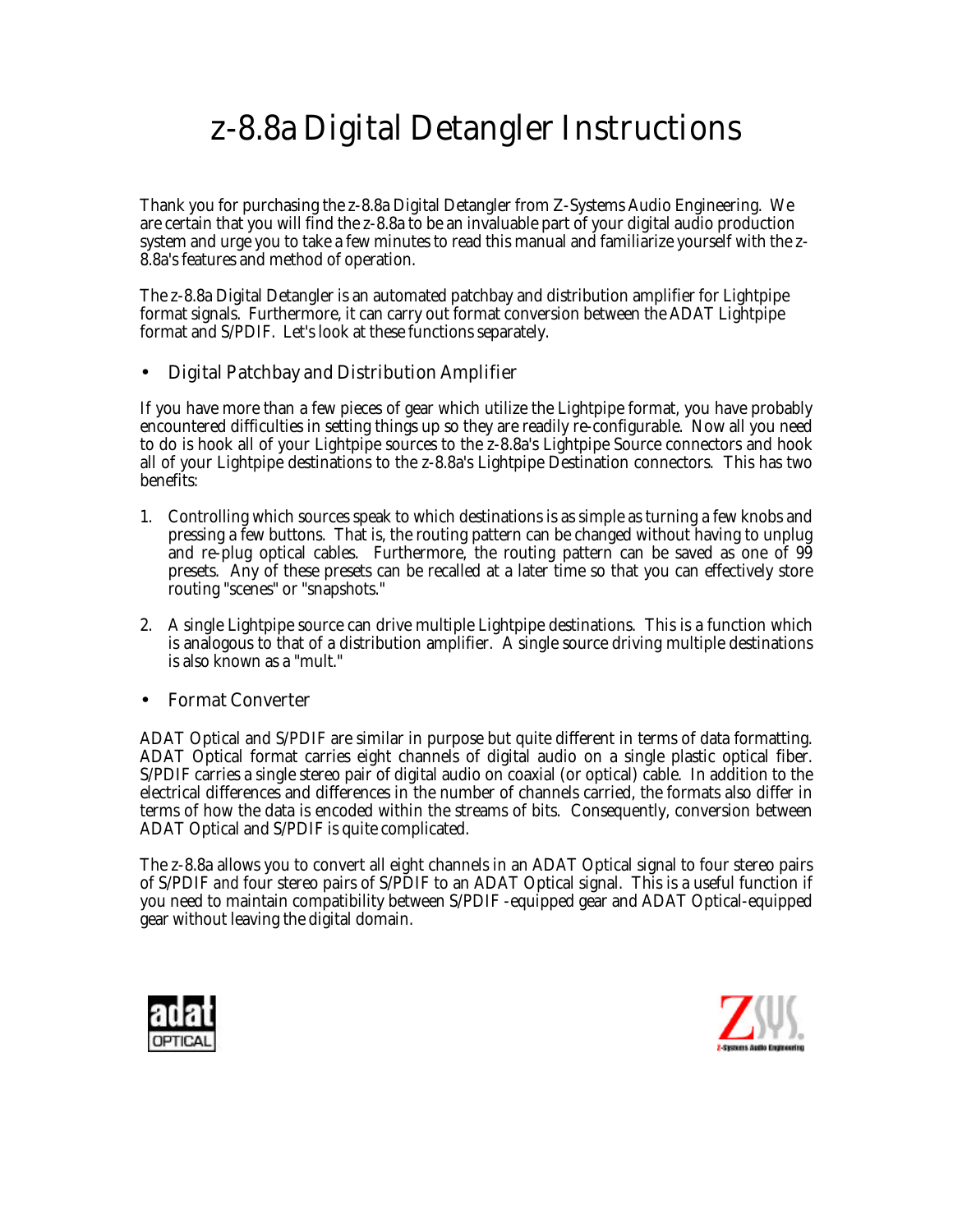## Front Panel Controls



- a) **Routing pattern display.** The **routing pattern display** gives a visual indication of which sources are connected to which destinations. For example, the display shows source 1 connected to destination 1, source 6 connected to destination 2, source 8 connected to destination 3, and so on. Also note that the same source can be connected to multiple destinations (this is called a "mult"). The **routing pattern display** shows that source 2 is connected to both destinations 5 and 6.
- b) **Destination legend.** The **destination legend** shows which destination is being addressed by the destination and **source knobs**. Note that destination 8 corresponds to the S/PDIF outputs from the z-8.8a. Note further that the **destination legend** is silkscreened on the front panel because it is not variable. That is, a given destination may have only a single source connected to it at any given time.
- c) **Destination knob.** The primary function of the **destination knob** is to control which destination is being addressed by the user interface. The routing pattern display will blink the corresponding source as the **destination knob** is rotated. A blinking routing pattern **display** is an indication that the routing pattern has changed and that the **route button** needs to be pressed.
- d) **Source knob.** The primary function of the source knob is to control which source is being sent to the corresponding destination, as indicated in the **routing pattern display**. The source knob also functions as a preset selection knob in the load and save modes.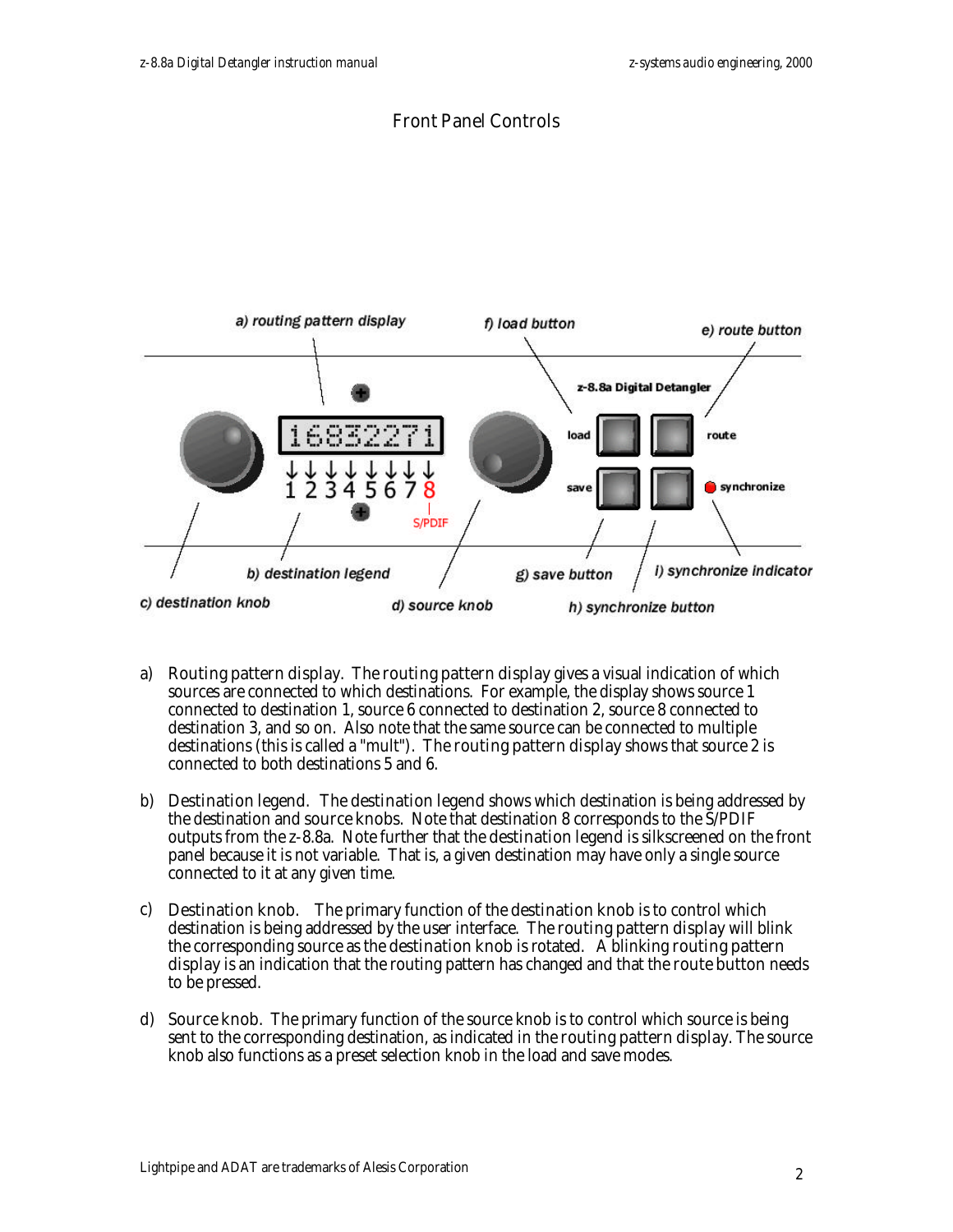- e) Route button. Press the route button to send the state displayed by the routing pattern **display** to the z-8.8a's internal routing matrix. Pressing the **route button** also makes the routing pattern display stop blinking.
- f) Load button. Press this button to invoke the preset load mode and to execute the load command. Use the source knob to select the preset number to be loaded. Press the **route button** to send the loaded preset to the routing matrix.
- g) **Save button.** Press this button to invoke the preset save mode and to execute the save command. Use the source knob to select the preset number to which you wish to save the routing configuration.
- h) **Synchronize button.** Press this button to engage sample rate conversion on all four S/PDIF source inputs (collectively known as "source 8"). This is necessary if the S/PDIF sources are not at exactly the same sample rate and locked to the ADAT destination to which they are being connected.
- i) **Synchronize LED.** This LED gives a visual indication of whether or not sample rate conversion is engaged on the S/PDIF source inputs to the z-8.8a.

## Rear Panel Connections



On the rear panel of the unit you will see four groups of connectors. These are for the following:

- a) Lightpipe Sources. The Lightpipe sources are outputs from source machines. For example, the eight-channel digital audio output from an ADAT could be hooked up to one of the Lightpipe source inputs. The Lightpipe sources also support standard two-channel S/PDIF optical format signals (although they cannot be converted to ADAT format signals)
- b) Lightpipe Destinations. The Lightpipe destinations are inputs to destination machines. For example, the output from one of the Lightpipe destinations could be hooked up to the eightchannel digital input of an ADAT. The Lightpipe destinations also support standard twochannel S/PDIF optical format signals (although they cannot be converted to ADAT format signals)
- c) **S/PDIF Sources.** The  $z$ -8.8a can accommodate up to four S/PDIF digital sources, for a total of eight channels of S/PDIF input to the z-8.8a (recall that each S/PDIF line carries a stereo pair). S/PDIF sources include the S/PDIF output from a CD transport or the S/PDIF output from a sampler or DAT machine, and the S/PDIF output from an analog-to-digital  $(A/D)$ converter.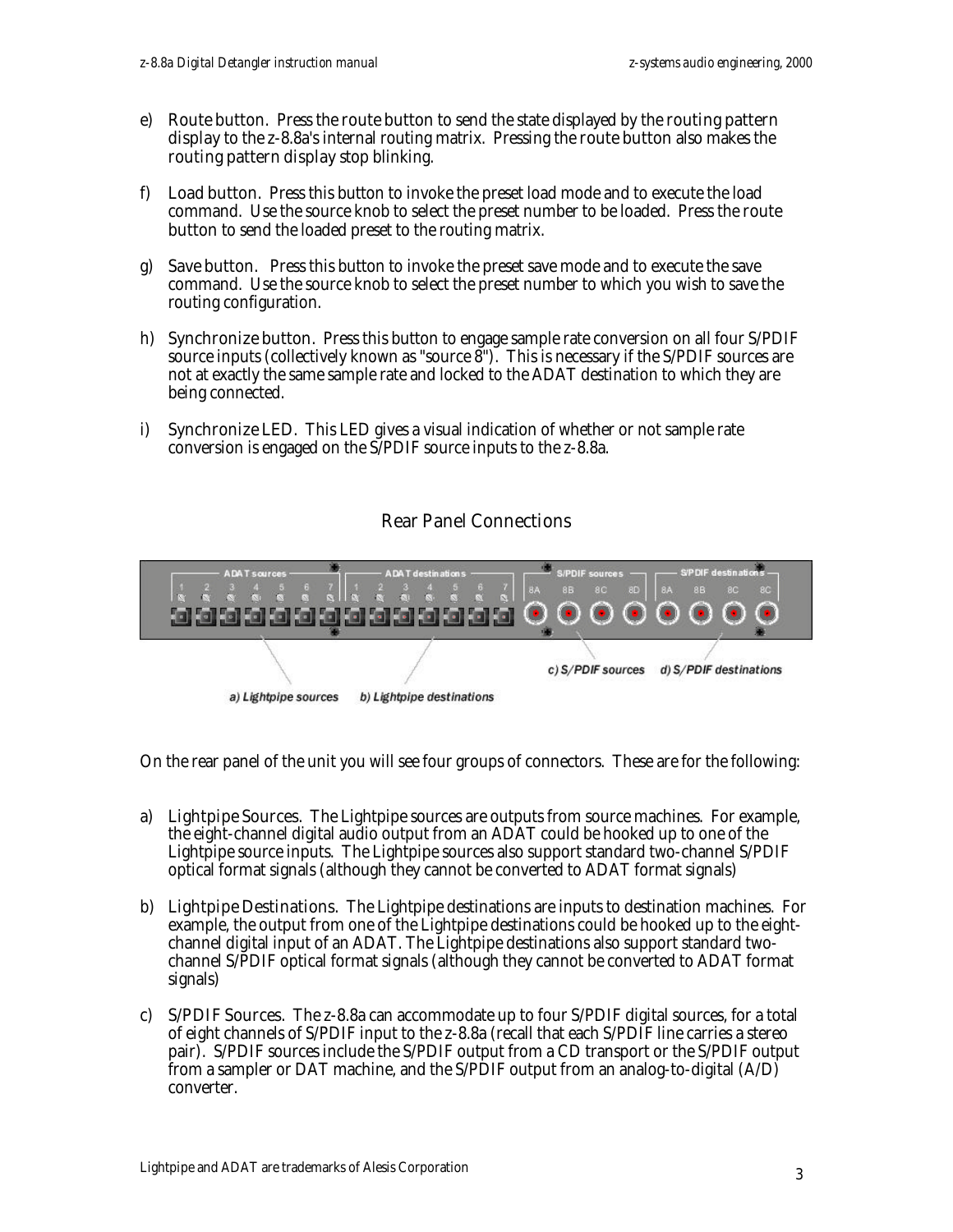d) S/PDIF Destinations. The z-8.8a can accommodate up to four S/PDIF digital destination, for a total of eight channels of S/PDIF output from the z-8.8a. S/PDIF sources include the S/PDIF input to a digital-to-analog (D/A) converter, the S/PDIF input to a DAT machine, or the S/PDIF input of a computer soundcard.

# Operating the z-8.8a

#### How to set up a routing pattern.

Setting up a routing pattern is very simple. You need only use the **source** and **destination knobs** and keep an eye on the **routing pattern display** and the **destination legend**. The desired destination is indicated on the **destination legend**. To control a given destination, simply turn the **destination knob** until the digit above the desired destination on the **destination legend** blinks. Then turn the **source knob** until the desired source number is showing; turn the destination knob to the next desired destination and repeat. Continue until all the destinations are set up as desired. Notice that nothing has happened to the audio yet. Also, notice that any time you rotate a knob, the display blinks. This is to notify you that the routing pattern may have been changed and needs to be sent to the crosspoint matrix, which is what physically changes the audio routing inside the z-8.8a. To send the routing pattern to the crosspoint matrix, simply press the route button.

It is very important to note that the routing changes shown on the **routing pattern display** do not take effect until the **route button** is pressed. This allows you to edit the routing pattern without having to invoke any intermediate changes on the way to your final routing pattern. You are also further assured that your routing changes won't affect the audio path until you are ready for them to do so.

You will notice that destination number 8 is special. It is the number we have assigned to the S/PDIF sources and destinations. On the **destination legend**, we have painted the number 8 in red and labeled it S/PDIF so that you will always remember that this is where the S/PDIF sources and destinations get connected.

#### How to save a preset.

Once you have defined a routing pattern, it is a simple matter to save it to the z-8.8a's permanent internal memory so that you can later recall it. Press the **save button** once and you will see that the **routing pattern display** has changed to a patch number display. Rotate the **source knob** to choose a preset number. Once you have the number you wish, press the **save button** again. This will write the routing pattern to the z-8.8a's nonvolatile memory. If you wish to cancel the save operation when you're in save mode, simply press the **route button** to exit from save mode and return to normal routing mode.

#### How to load a preset

Recalling a pre-defined routing pattern is also very easy. Press the **load button** once and you will see the **routing pattern display** has changed again to a patch number display. Rotate the **source** knob to choose which preset you wish to load. Press the **load button** again to accept this preset. You will be returned to normal routing mode and you will see your preset in the **routing pattern display**. Don't forget to hit the **route button** to send the routing pattern to the crosspoint matrix. If you wish to cancel the load operation when you're in load mode, simply press the **route button** to exit from load mode and return to normal routing mode.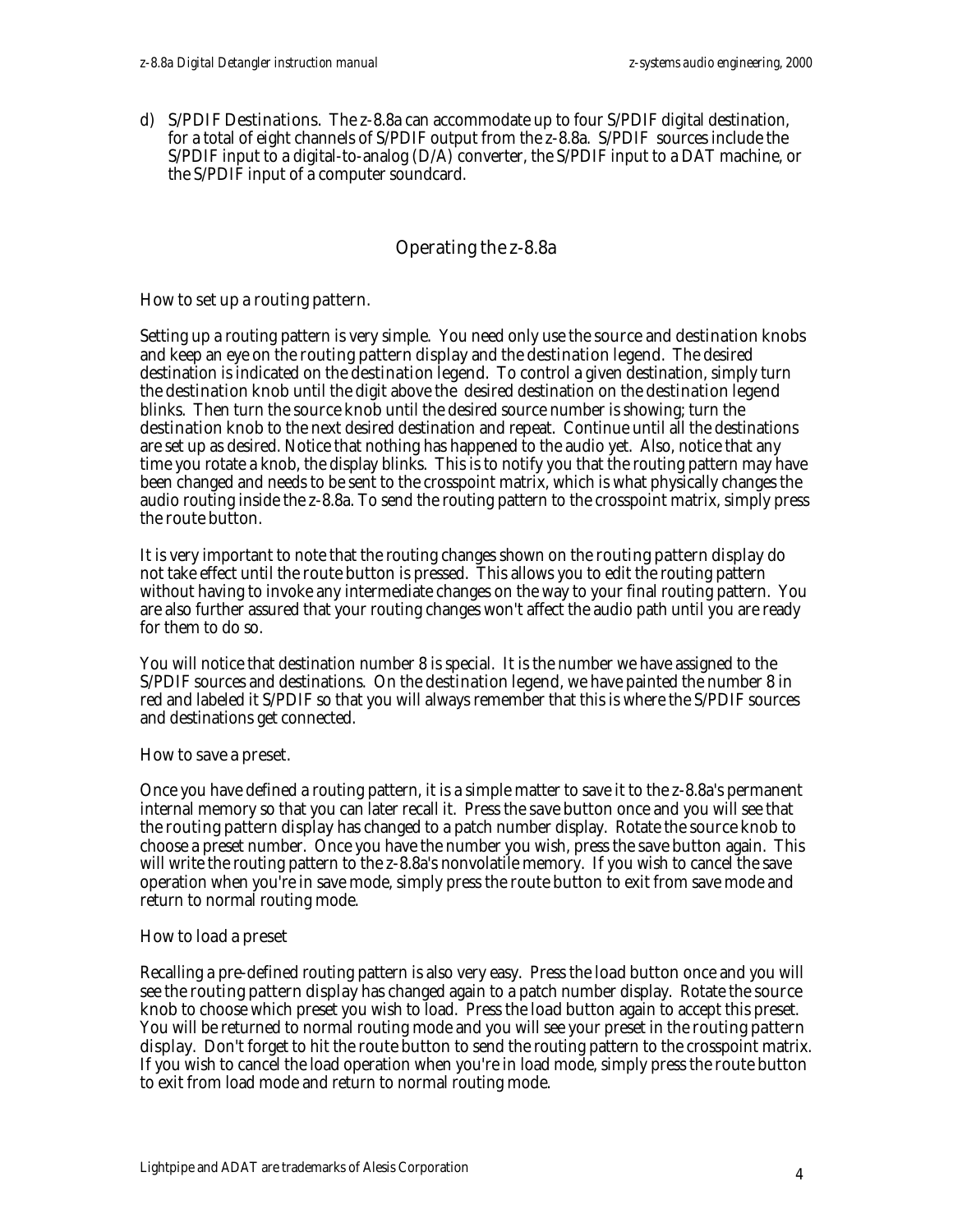#### How to convert to and from S/PDIF

One of the z-8.8a's most powerful features is its built-in conversion between S/PDIF and ADAT Optical formats. The z-8.8a allows you to do bidirectional transfers between S/PDIF and ADAT Optical, even if the sources and destinations are asynchronous *or* at totally different sample rates from one another *and* from the ADAT! This is because the z-8.8a has eight defeatable channels of internal sample rate conversion.

When making digital transfers to an ADAT, the ADAT needs all eight of its digital input channels to be at exactly the same sample rate, with the digital samples lined up to start at exactly the same points in time. When dealing with sources such as samplers, A/D converters, DAT machines, and CD transports, it may not be possible to synchronize these pieces of gear so that they are locked to the ADAT. In this case, you should engage the z-8.8a's sample rate conversion (SRC) by pressing the **synchronize button.** The **synchronize LED** will light up to let you know the SRC is engaged. Because the following point is so important, we will highlight it:

#### When the SRC is engaged, the z-8.8a will use the ADAT Optical signal that is being sent to the S/PDIF destinations as a clock reference. That is, the ADAT signal appearing in the far-right (position 8) of the routing pattern display is used as a clock master for the sample rate conversion.

If you know for a fact that all of the S/PDIF sources are at exactly the right sample rate and are synchronous with the ADAT Optical source that feeds destination 8, then you may disengage the SRC. This guarantees that you are making a bit-for-bit identical transfer.

You will notice that the S/PDIF channels are labeled 8A, 8B, 8C, and 8D. The A, B, C, and D refer to the four S/PDIF channel pairs for channel 8. When these channels are transferred to ADAT, you will find that channel pair A transfers to channels 1/2 of the ADAT, B to 3/4, C to 5/6, and D to 7/8. The same thing happens in reverse; that is, 1/2 from the ADAT go to A, 3/4 go to B, 5/6 go to C, and 7/8 go to D.

## Specifications

Inputs: TORX176 plastic fiber (7X), transformer-isolated coaxial (4X) Outputs: TOTX176 plastic fiber (7X), transformer-isolated coaxial(4X) Coaxial input & output impedance: 75Ω Coaxial output signal level: 1 volt pp Input/output resolution: 24 bits maximum S/PDIF sample rate range: 32 kHz - 96 kHz Lightpipe sample rate range: 44.1 kHz - 48 kHz Sample rate conversion performance: better than -115 dB THD+N, 120 dB dynamic range Dimensions: Line voltage: 110/220 VAC

#### Safety Precautions

To reduce the risk of electric shock, do not remove the cover. There are no user-serviceable parts inside. Refer service to qualified personnel.

The unit should be situated so that its location does not interfere with its proper ventilation. It should be kept away from heat sources and care should be taken so that liquids are not spilled into the enclosure through openings.